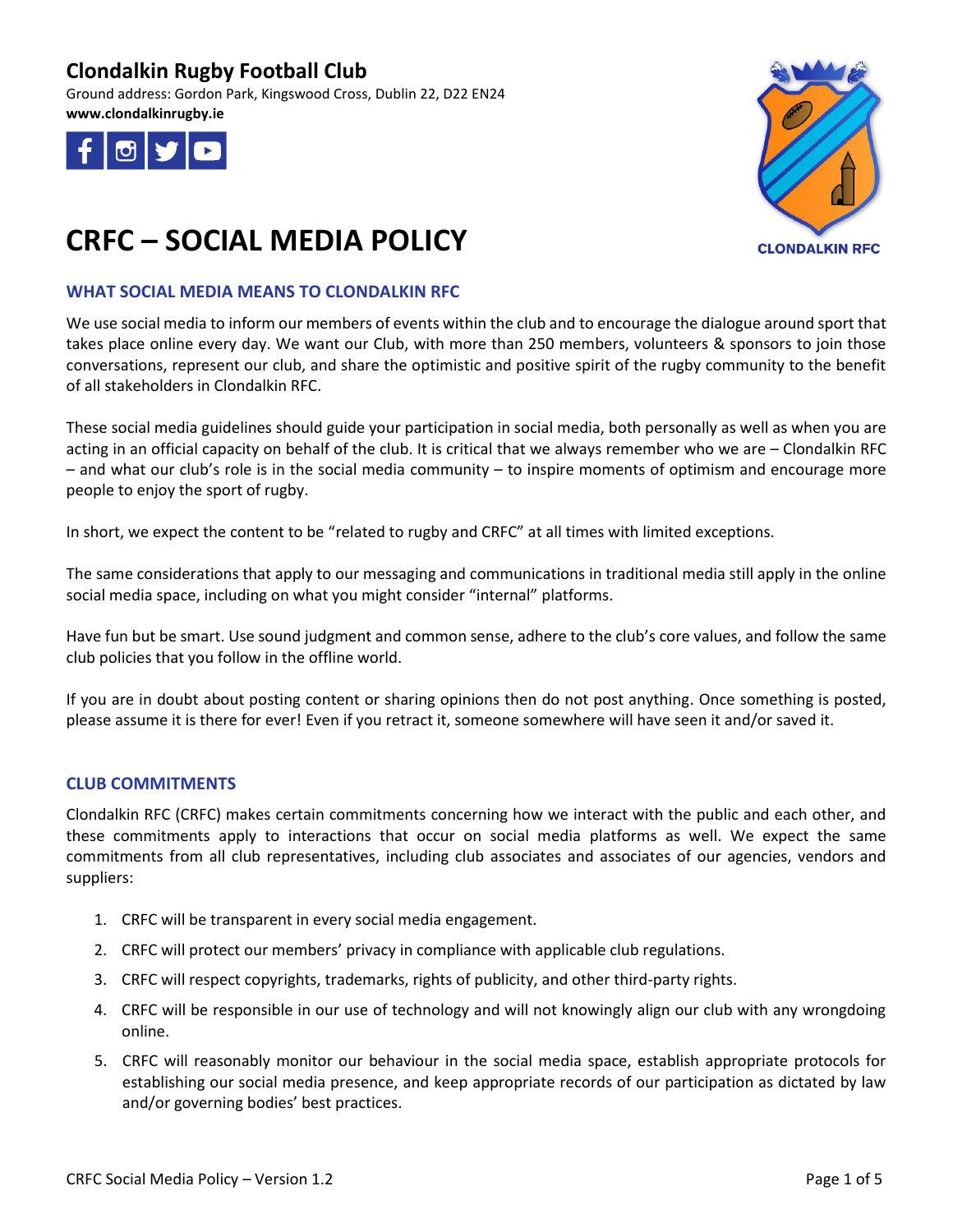Ground address: Gordon Park, Kingswood Cross, Dublin 22, D22 EN24 **www.clondalkinrugby.ie**





# **CRFC – SOCIAL MEDIA POLICY**

### **CLUB AND ASSOCIATES - SOCIAL MEDIA ACTIVITIES**

The club respects the rights of its associates and members to use blogs and other social media tools not only as a form of self-expression, but also as a means to further the club's activities and business.

It is important our members are aware of the implications of engaging in social media and online conversations that reference the club, its brands, or its business, and that they recognize when the club might be held responsible for their behaviour.

Our expectations for personal and professional/official use of social media are set out below:

### **PERSONAL USE OF SOCIAL MEDIA: OUR EXPECTATIONS**

Whether you are an authorised club spokesperson or not, when you're talking about our club, our brand, or our business on your personal social networks, keep in mind that:

- 1. You are responsible for your actions use sound judgment and common sense.
- 2. You are an important ambassador for our club's brand, and you are encouraged to promote it as long as you make sure you disclose that you are affiliated with the club. How you disclose can depend on the platform, but the disclosure should be clear and in proximity to the message itself.
- 3. When you see posts or commentary on topics that require subject matter expertise, such as player performance, obesity or coach performance, avoid the temptation to respond to these directly unless you respond with approved messaging the club has prepared for those topics. When in doubt, contact your club social media officer and club welfare officer.
- 4. Be conscientious when mixing your sporting and personal lives. Be sure to know your club's policies regarding personal use of social media. The club recognises your personal rights to privacy outside of club activities. However social media interaction between members on platforms should be respectful and must adhere to the ethos of this club and to the game of rugby and its values. Please be respectful of some of (but not limited to) the following: a member's race, religion, culture, sexual orientation and physical and mental disabilities. Unwanted social interaction, soliciting, abusive or derogatory comments etc. will not be tolerated.

#### **CLUB SPOKESPERSON: OUR EXPECTATIONS**

When acting as an official club spokesperson, we expect you to:

- 1. Be trained. All authorised club spokespeople must complete the necessary internal training before speaking on behalf of the Club.
- 2. Follow all applicable club policies.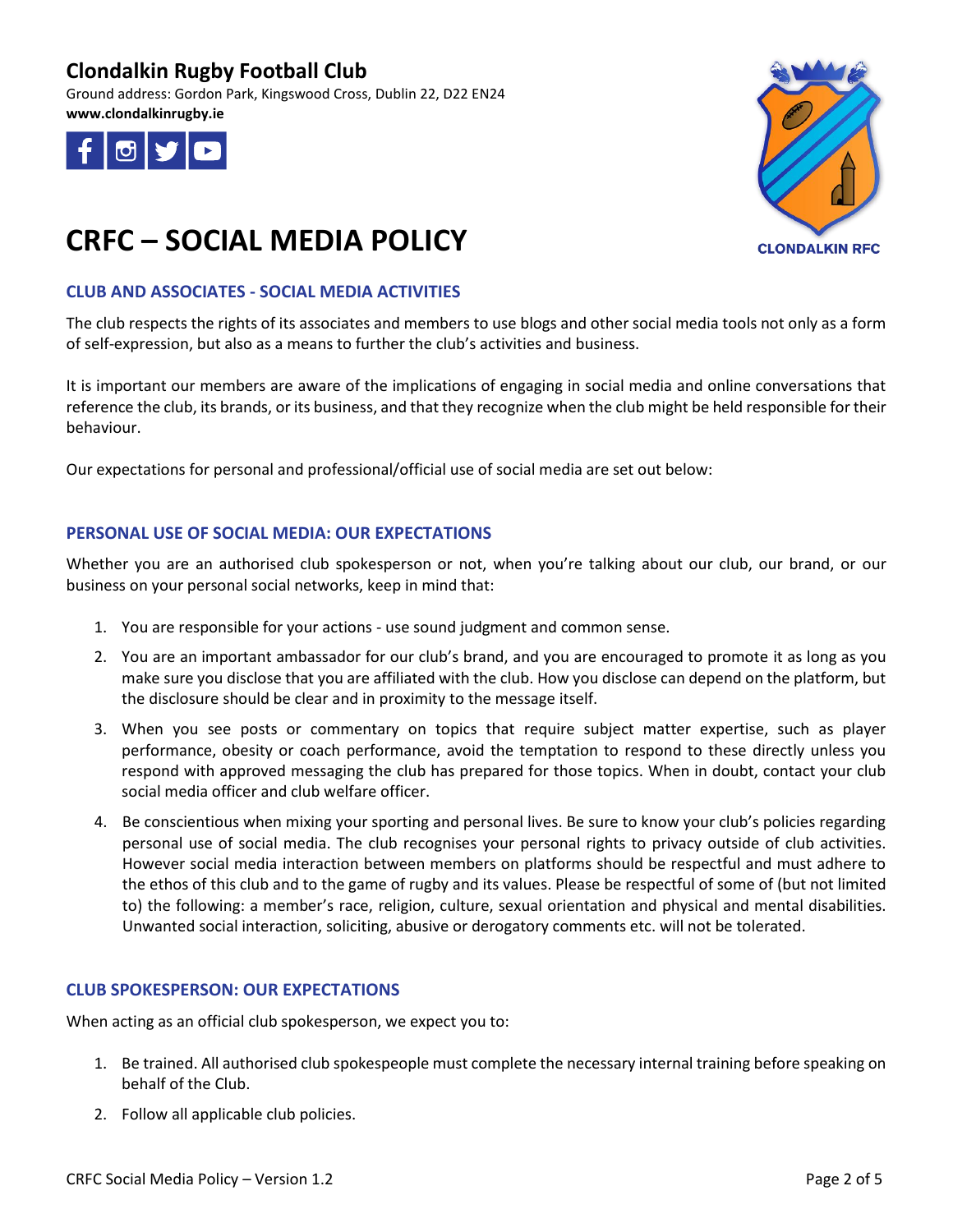Ground address: Gordon Park, Kingswood Cross, Dublin 22, D22 EN24 **www.clondalkinrugby.ie**





# **CRFC – SOCIAL MEDIA POLICY**

- 3. Disclose your affiliation with the club. All members who are speaking for the club must be transparent and disclose their affiliation with the club. How exactly you make this disclosure may vary depending on the circumstances and the platform, but the important thing is to make sure people reading your statement will be able to immediately identify that you are affiliated with the club. **WHEN IN DOUBT, DO NOT POST.**
- 4. Give credit where credit is due and don't violate others' rights. **DO NOT** claim authorship of something that is not yours. If you are using another party's content, make certain they are credited for it in your post and they approve of you utilising their content. Do not use the copyrighted material, trademarks, publicity rights, or other rights of others without the necessary permissions of the rights holder(s).
- 5. Remember that your local posts can have global significance. The way that you answer an online question might be accurate in some parts of the world, but inaccurate (or even illegal) in others. Keep that "world view" in mind when you are participating in online conversations.
- 6. Adults are not to communicate with minors in 1:1 private messaging on any online channel or platform. Communication is to take place on group channels such as WhatsApp or Facebook groups.
- 7. Ensure that all communication with minors is rugby related.
- 8. Remember the Internet is permanent.

### **PHOTOGRAPHING AND FILMING CHILDREN IN SPORT**

We do not advocate the banning of photography and the use of images and videos of children, in fact all membership applications specifically ask the guardian if they wish to exclude a child as we may use this image to promote the game of rugby in the community.

Appropriate and proportionate safeguards should be in place to ensure a safe sporting environment for children and young people. This briefing will help to ensure that all necessary steps are taken to protect children and young people from the inappropriate use of their images in resources and media publications, on the Internet and elsewhere. The guidance applies whether images are taken using cameras, mobile phones or any other equipment. CRFC wants to ensure that parents, young people and others understand and support the Club's policy.

When assessing the potential risks in the use of images of athletes, the most important factor is the potential for inappropriate use of images of children. With CRFC being aware of the potential risks and by taking the appropriate steps, the potential for misuse of images can be reduced.

### **GUIDELINES FOR PHOTOGRAPHING AND FILMING CHILDREN IN SPORT**

Official photographers must have visible identification, which must be worn at all times.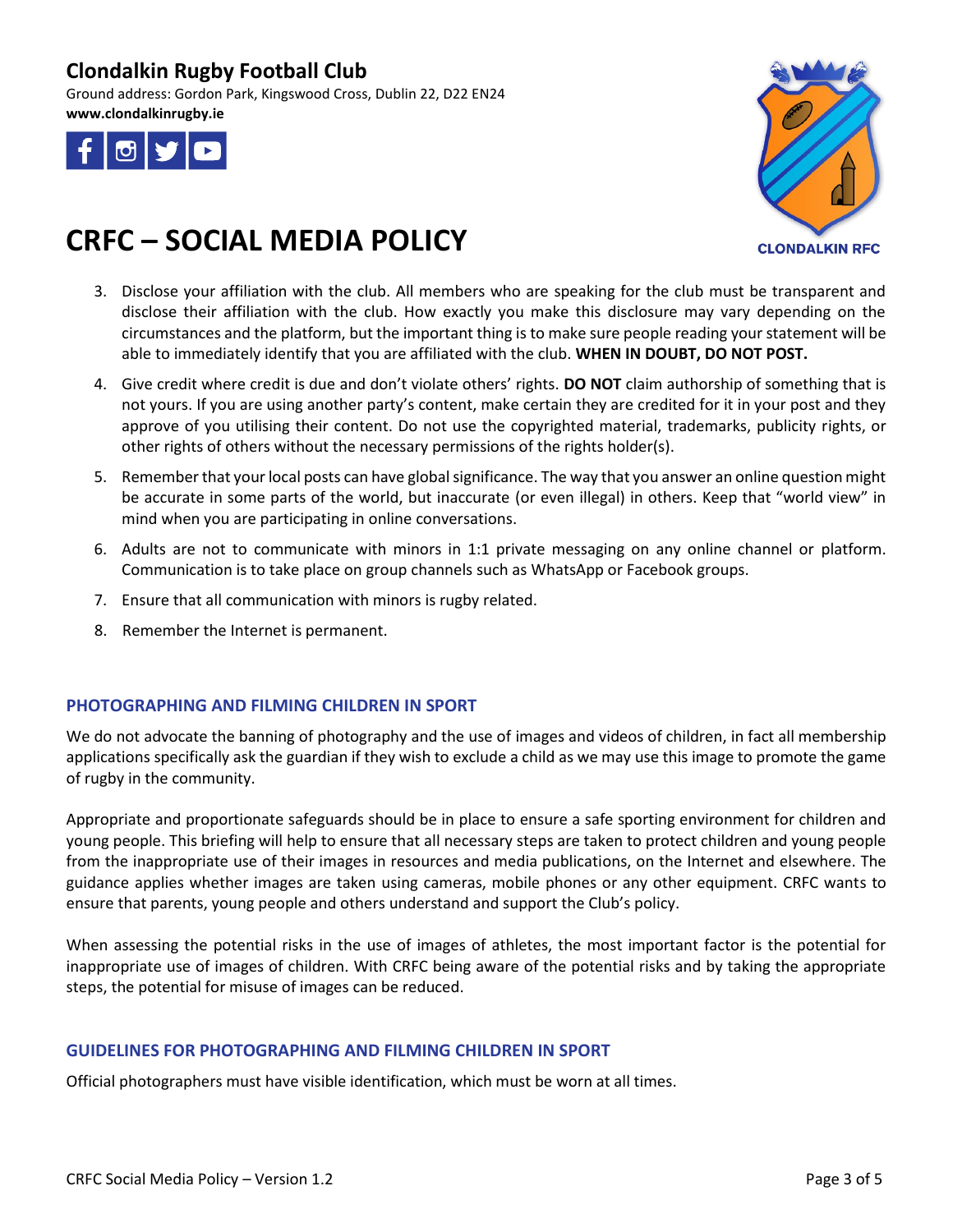Ground address: Gordon Park, Kingswood Cross, Dublin 22, D22 EN24 **www.clondalkinrugby.ie**





# **CRFC – SOCIAL MEDIA POLICY**

We will inform children and parents that a photographer will be in attendance at an event and ensure they consent to both the taking and publication of films or photographs which feature and clearly identify their child (e.g. close ups, small group and team photos). At many events, organisers and others will reasonably wish to take wide angle, more general photos of the event sites, opening and closing ceremonies, and so on. Separate to the issue of consents for identifying photographs/footage of individual participants (as above) parents and children should at least understand that these types of images will be taken during, or at specific points in, the event e.g. information could be included on the parental consent form. It is not reasonable, practical or proportionate to require parental consents for taking these general types of images, or to preclude it on the basis of the concerns of a small number of parents. We do not allow unsupervised access to children or one to one photo sessions at events.

We do not approve/allow photo sessions outside the event or at a child's home. Children, parents and others should be informed that if they have concerns, they can report these to the organiser. Concerns regarding inappropriate or intrusive photography should be reported to the event organiser or official and recorded in the same manner as any other child protection concern. Issues of ownership, retention and access (by event staff and participants/parents) to the images should be clarified. Other professional photographers/filming/video operators wishing to record the event should seek accreditation with the event organiser by producing their professional identification for the details to be recorded. Ideally, they should request this at least 3 working days before the event.

Students or amateur photographers/film/video operators wishing to record the event should seek accreditation with the event organiser by producing their student or club registration card and a letter from the club/educational establishment outlining their motive for attending the event and planned use of the material. Clondalkin RFC are currently developing a clear brief about what is considered appropriate in terms of content and behaviour. It will include a list of any areas where photographic and recording equipment, including mobile phones, are forbidden under all circumstances (e.g. changing rooms, toilet areas). Unsupervised access to athletes or one to one photo sessions at event or photo sessions outside the events or at an athlete's home should not be approved / allowed.

## **GUIDELINES FOR PARENTS / GUARDIANS / SPECTATORS**

If parents/guardians or other spectators are intending to photograph or video at an event they should also be made aware of your organisation's expectations and refer to the Club's Social Media Policy.

We encourage parents to share the optimistic and positive spirit of rugby and this includes images and video for general sporting/group/side-line activities.

CRFC request that any person wishing to engage in any video, zoom or close-range photography should seek permission before carrying out any such photography. If parents have any particular concern about their young person being photographed or filmed, they should notify the organisers. CRFC reserves the right to decline entry to any person unable to meet or abide by these conditions. If you are concerned about any photography taking place at this event, please contact the club, coach or organiser who will be pleased to discuss this matter with you.